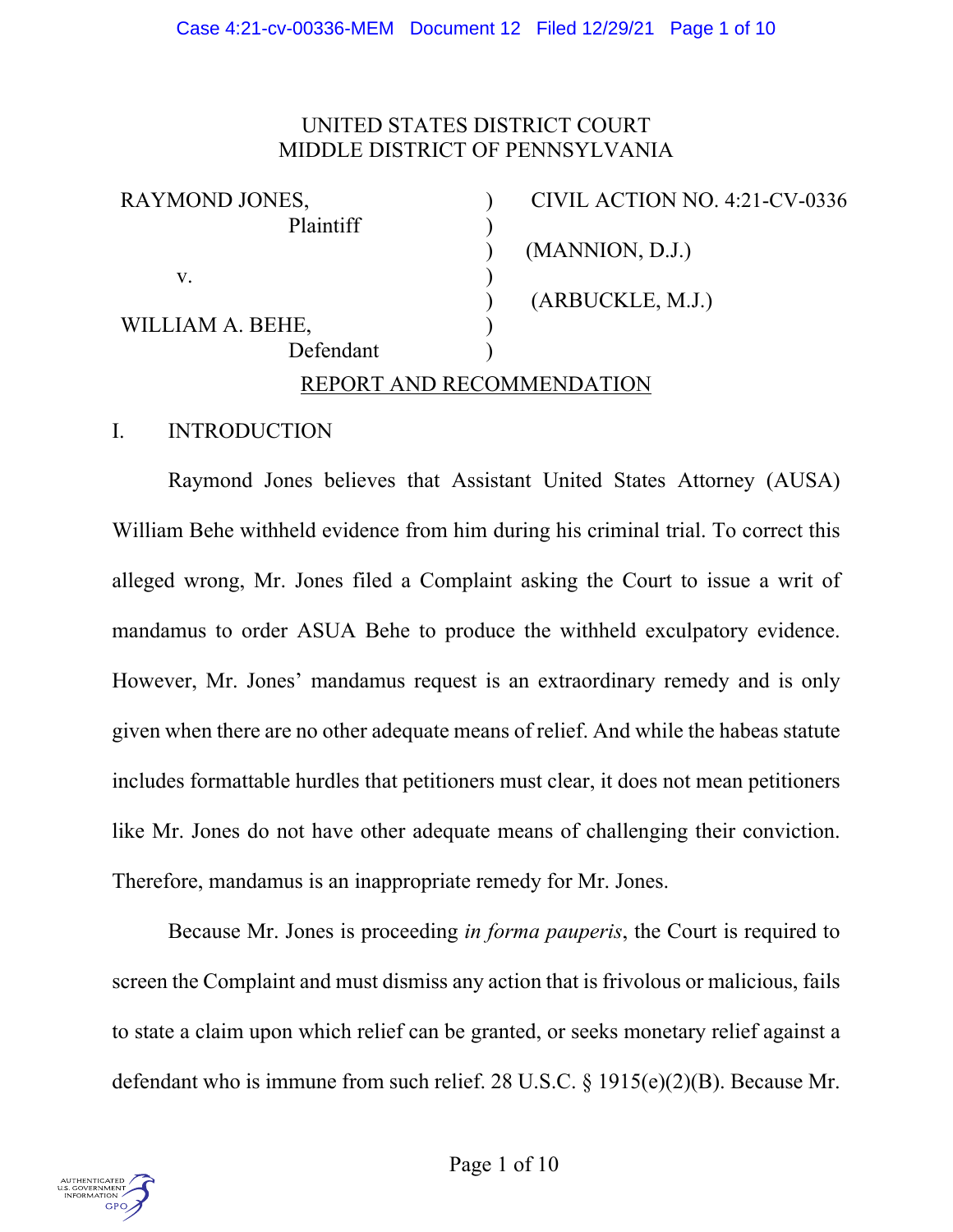Jones fails to state a claim upon relief can be granted, his Complaint is legally insufficient. I further conclude that giving Mr. Jones leave to amend his Complaint would be futile.

Therefore, it is RECOMMENDED that:

- (1) Mr. Jones' Complaint (Doc. 1) should be DISMISSED for failure to state a claim upon relief can be granted.
- (2) The Clerk of Court be DIRECTED to CLOSE this case.

# II. LEGAL STANDARD FOR REVIEWING COMPLAINTS BY LITIGANTS PROCEEDING IN FORMA PAUPERIS

This Court has a statutory obligation to conduct a preliminary review of *pro* 

*se* complaints brought by litigants given leave to proceed *in forma pauperis*.

Specifically, the Court is obliged to review the complaint in accordance with 28

U.S.C.  $\S$  1915(e)(2), which provides, in pertinent part:

(2) Notwithstanding any filing fee, or any portion thereof, that may have been paid, the court shall dismiss the case at any time if the court determines that –

(A) the allegation of poverty is untrue; or

- (B) the action or appeal--
	- (i) is frivolous or malicious;
	- (ii) fails to state a claim on which relief may be granted; or
	- (iii) seeks monetary relief against a defendant who is immune from such relief.

In performing this mandatory screening function, the Court applies the same

standard that is used to evaluate motions to dismiss under Rule 12(b)(6) of the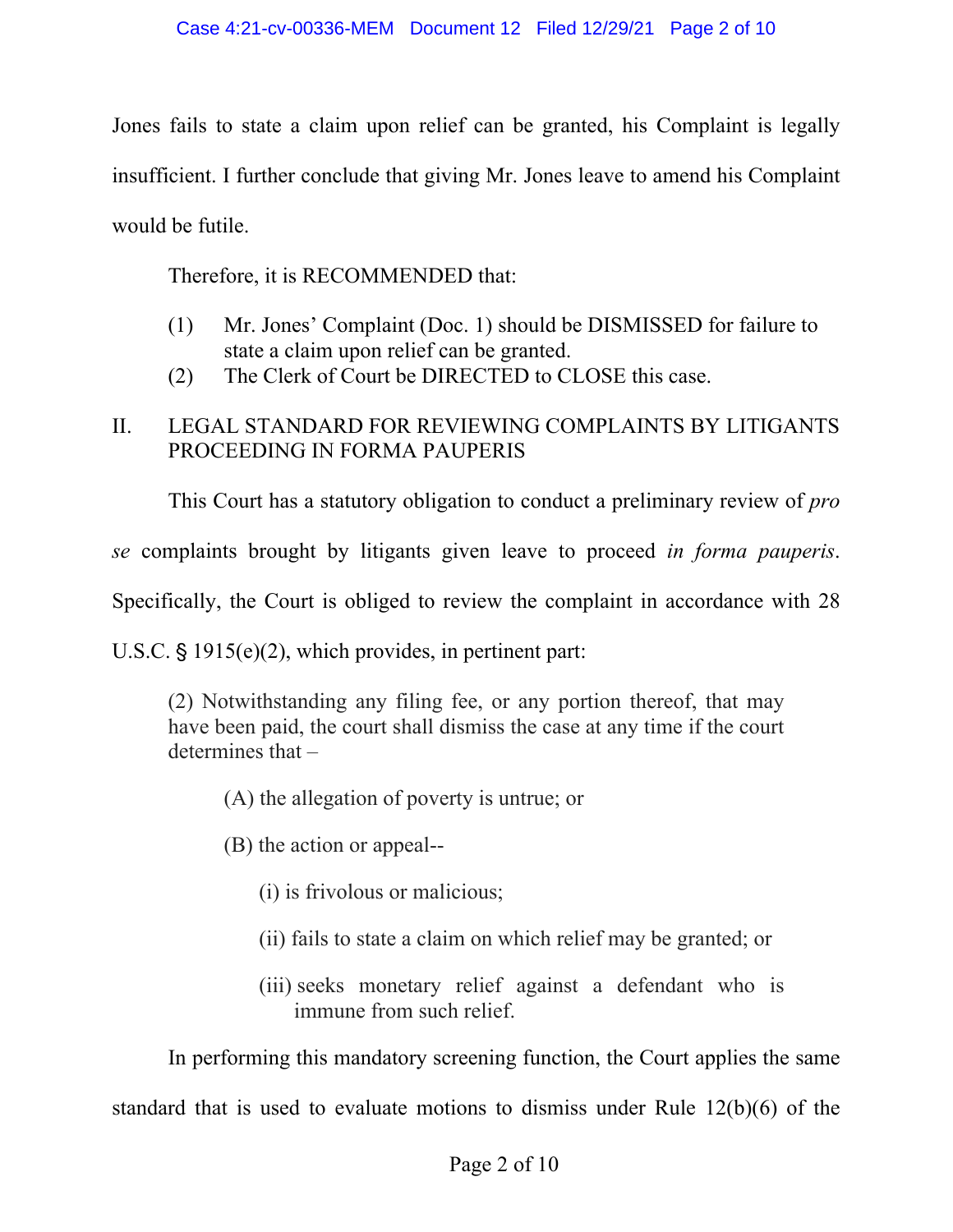Federal Rules of Civil Procedure, which provides that a complaint should be dismissed for "failure to state a claim upon which relief can be granted." Fed. R. Civ. P. 12(b)(6). The United States Court of Appeals for the Third Circuit has observed the evolving standards governing pleading practice in the federal courts, stating that "pleading standards have seemingly shifted from simple notice pleading to a more heightened form of pleading, requiring a plaintiff to plead more than the possibility of relief to survive a motion to dismiss." *Fowler v. UPMC Shadyside,* 578 F.3d 203, 209-10 (3d Cir. 2009). "[A] complaint must do more than allege the plaintiff's entitlement to relief." *Id.* at 211. It also "has to 'show' such an entitlement with its facts." *Id.* 

To test the sufficiency of the complaint under Rule 12(b)(6), the court must conduct the following three-step inquiry:

First, the court must take note of the elements a plaintiff must plead to state a claim. Second, the court should identify allegations that, because they are no more than conclusions, are not entitled to the assumption of truth. Finally, where there are well-pleaded factual allegations, a court should assume their veracity and then determine whether they plausibly give rise to an entitlement for relief.

*Santiago v. Warminster Tp.*, 629 F.3d 121, 130 (3d Cir. 2010) (cleaned up).

A complaint filed by a *pro se* litigant is to be liberally construed and '"however inartfully pleaded, must be held to less stringent standards than formal pleadings drafted by lawyers.'" *Erickson v. Pardus,* 551 U.S. 89, 94 (2007) (*quoting Estelle v. Gamble,* 429 U.S. 97, 106 (1976)). Nevertheless, "*pro se* litigants still must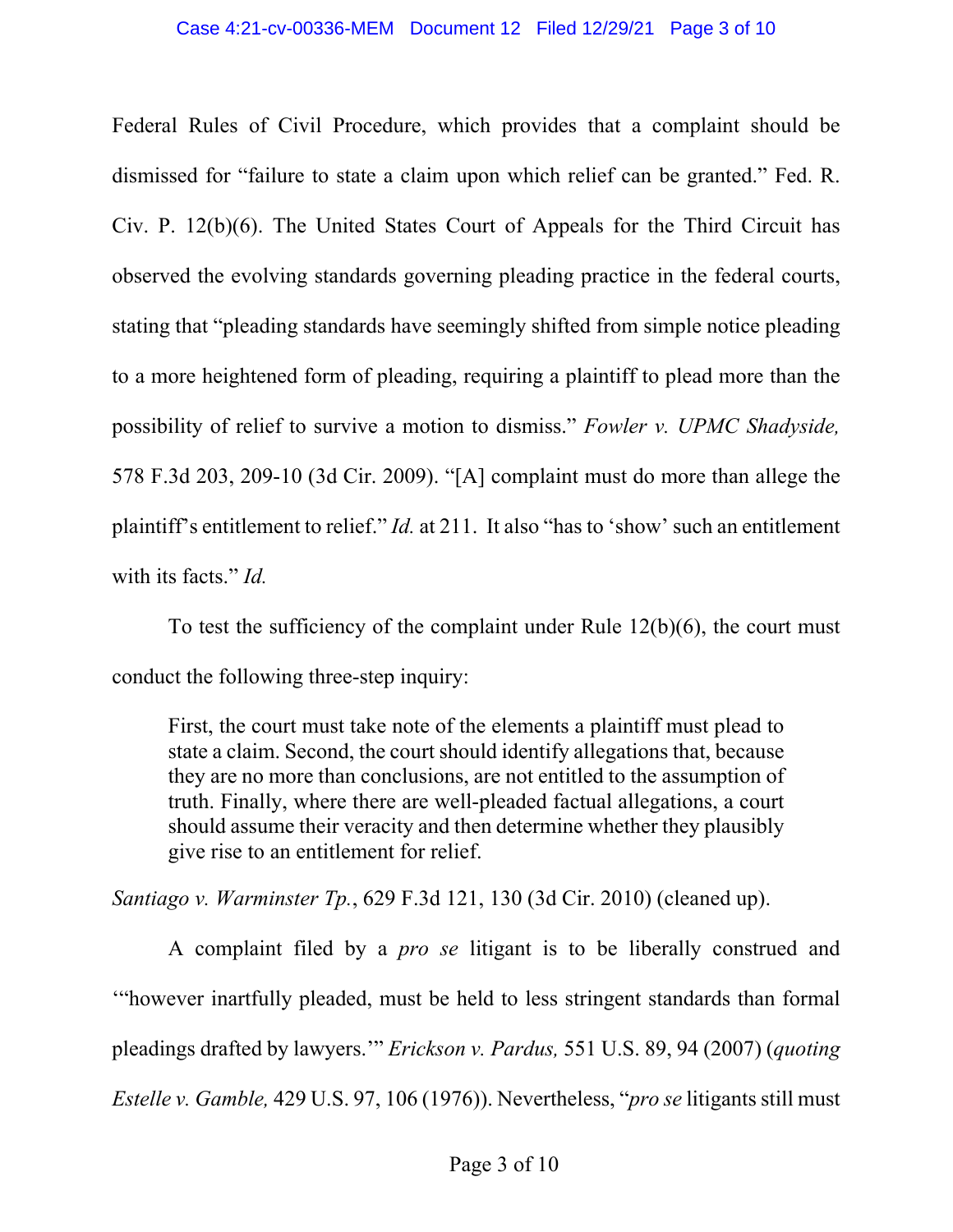allege sufficient facts in their complaints to support a claim." *Mala v. Crown Bay Marina, Inc.*, 704 F.3d 239, 245 (3d Cir. 2013). Thus, a well-pleaded complaint must contain more than mere legal labels and conclusions. Rather, a *pro se* complaint must recite factual allegations that are enough to raise the Plaintiff's claimed right to relief beyond the level of mere speculation, set forth in a "short and plain" statement of a cause of action.

#### III. BACKGROUND AND PROCEDURAL HISTORY

 In a May 2010 controlled buy operation, the Drug Enforcement Agency and the Dauphin County Police enlisted a confidential informant to purchase drugs from Jonathan Moore with traceable currency. (Doc. 1, ¶ 3). Mr. Moore then used some of that currency to buy crack cocaine from Raymond Jones. (*Id.*). Thereafter, the Dauphin County Police executed a search warrant on Mr. Jones' car. (*Id.*). The government seized \$262 in paper currency, a Blackberry cellular phone, and "misc. papers." (*Id.* at ¶ 2). That paper money was then used as evidence in Mr. Moore's federal criminal trial. (*Id.* at ¶ 3). Mr. Jones was convicted for various drug charges and the Court's judgment was imposed on September 20, 2011.<sup>1</sup> Judgment in a

<sup>&</sup>lt;sup>1</sup> Ruling on Motions to dismiss, the court generally relies only on the complaint, attached exhibits, and matters of public record. *Sands v. McCormick*, 502 F.3d 263, 268 (3d Cir. 2007). Because the standards for dismissal for failing to state a claim under 28 U.S.C. § 1915(e) are the same as under a  $12(b)(6)$  motion, the court may consider matters of which it may take judicial notice under 28 U.S.C. §§ 1915(e) and 1915A and under 42 U.S.C. § 1997e(c)." *Banks v. Cty. of Allegheny*, 568 F. Supp. 2d 579, 588 (W.D. Pa. 2008) (citing *Oshiver v. Levin, Fishbein, Sedran & Berman*,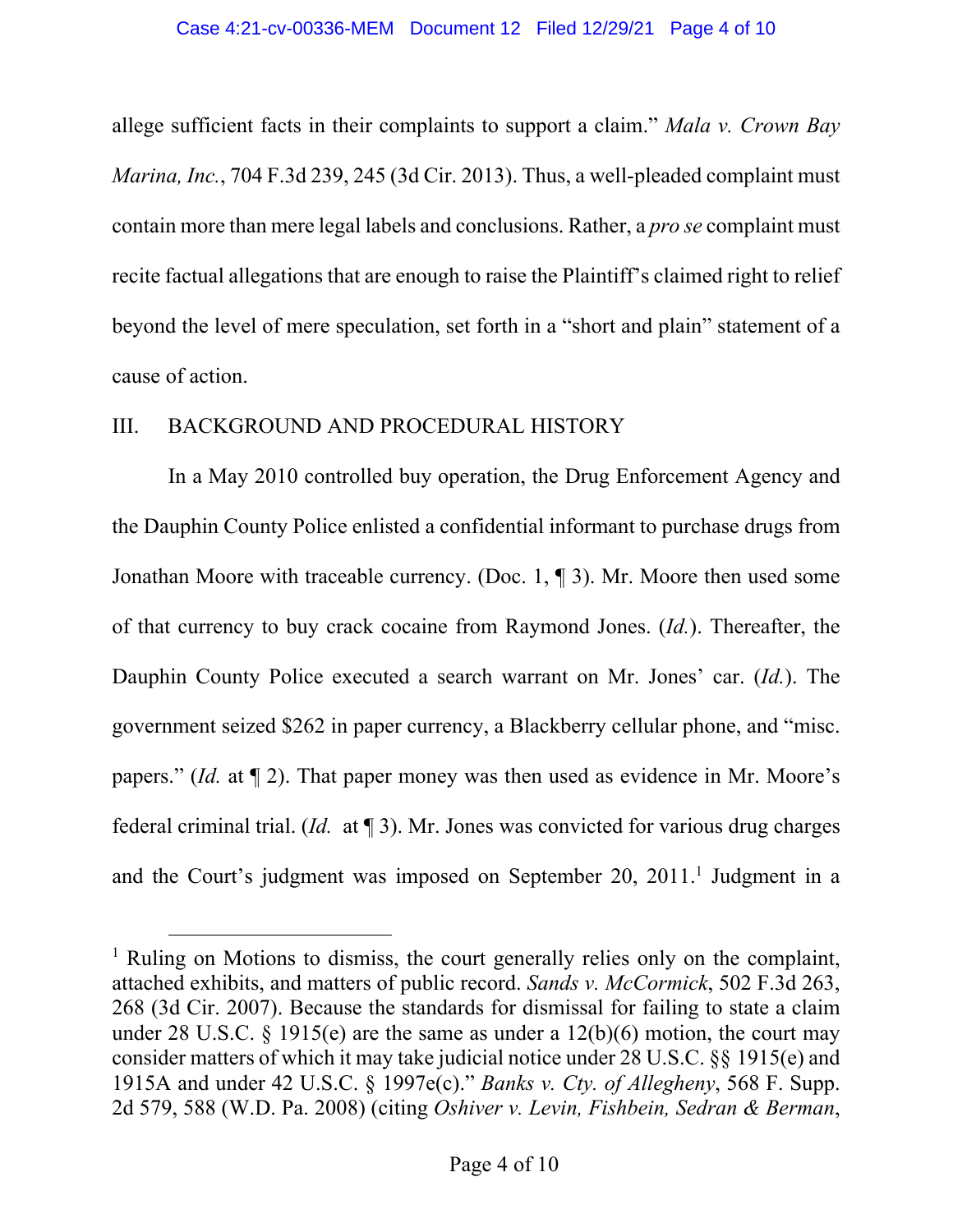Criminal Case, *United States v. Jones*, No. 1:10-CR-181 (M.D. Pa. Sept. 20, 2011), ECF No. 129. He appealed to the Third Circuit, who upheld the conviction on November 23, 2012. *United States v. Jones*, 503 F. App'x 155 (3d Cir. 2012). Mr. Jones also filed a habeas petition under 28 U.S.C. § 2255, but Judge Caldwell rejected the petition because it was time-barred. Order Denying Section 2255 Relief, *United States v. Jones*, No. 1:10-CR-181 (M.D. Pa. Oct. 22, 2014), ECF No. 159. On February 15, 2017, Mr. Jones filed a mandamus petition directed at Mr. Behe. *Id.* at ECF No. 189. In it, he claims that a DEA agent intentionally lied to the jury, and Mr. Behe knew it, and failed to correct it. *Id.* at 2. Judge Caldwell denied his writ, writing that "[Mr. Jones] has not carried his burden to show that has a clear and indisputable right to a writ of mandamus." *Id.* at 4.

 In the present action, on February 23, 2021, Mr. Moore filed a "Expedited Petition for Writ of Mandamus" with the Court. (Doc. 1). The crux of the Complaint is that Mr. Jones believes that Mr. Behe unlawfully obtained a conviction by:

- Failing to disclose exculpatory evidence, namely the tracked currency, (*Id.* at ¶ 1),
- Using the items seized in Mr. Jones' car as evidence at his trial, even though he knew it was the fruit of an unlawful seizure because "none of the items were listed within the warrant to be searched for and seized as required by Pa. R. Crim. P. Rule 2006(c)," (*Id.* at ¶ 2),

<sup>38</sup> F.3d 1380, 1385 n. 2 (3d Cir. 1994)). Therefore, I take judicial notice of the federal criminal dockets associated with Plaintiff's civil case.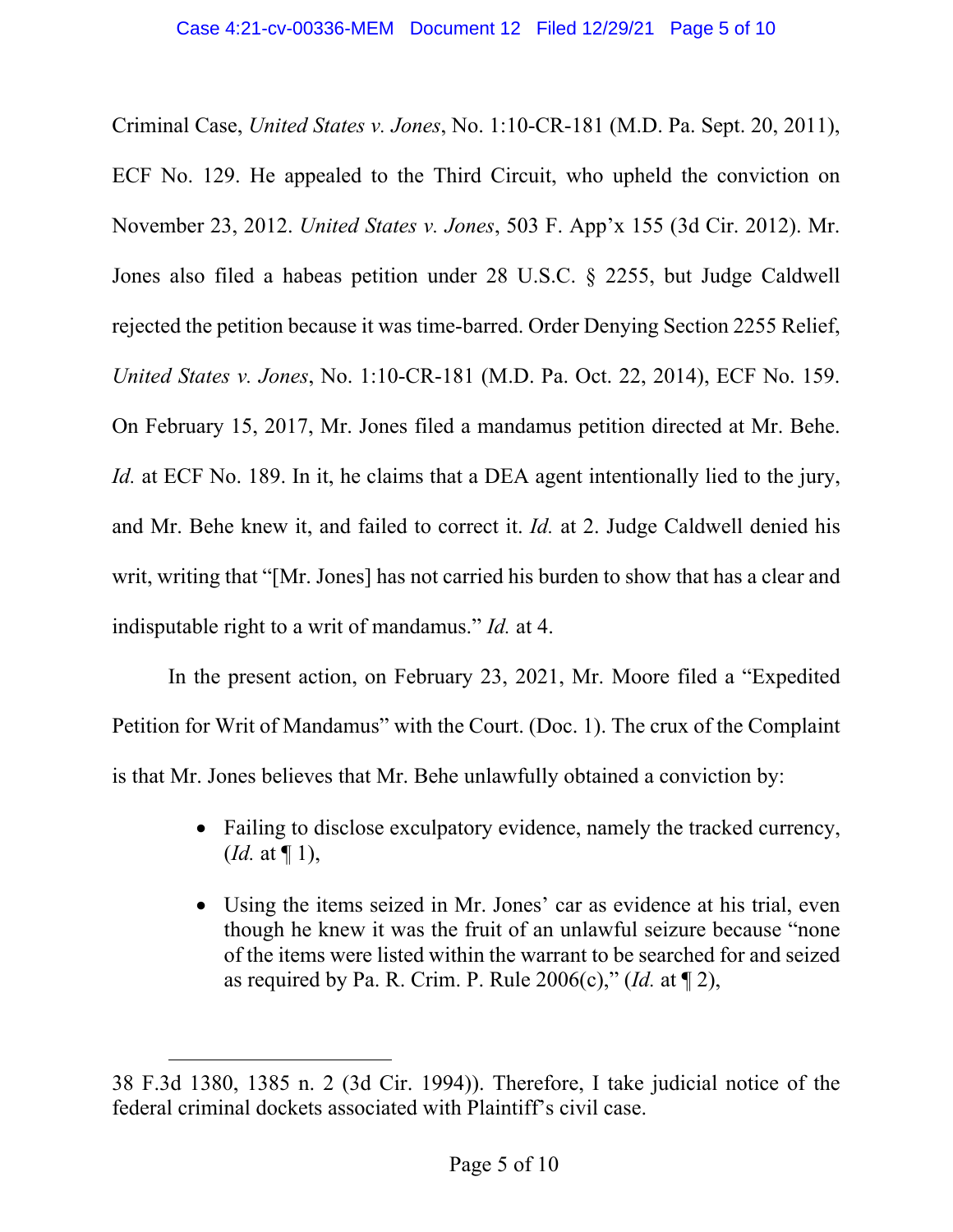- That a DEA special agent did not photocopy the traceable currency and attach it to a DEA-6 report, and if the photocopy does exist, Mr. Behe did not produce the photocopy at trial, (*Id.* at ¶ 4-5),
- That the tracked bills were held up to the jury in an envelope, but the jury should have seen the money itself, per the best evidence rule, Fed. R. Evid. 1002, (*Id.* at ¶ 6), and
- Mr. Behe made inflammatory remarks about Mr. Jones' possession of the traceable currency to obtain a "wrongful conviction without ever producing any evidence seized from Jones' vehicle. (*Id.* at ¶ 8).

 Mr. Jones contends these actions are in violation of *Brady v. Maryland*, 373 U.S. 83 (1963). *(Id.* at  $\P$ [11-12). As a remedy, he argues he is entitled to a writ of mandamus because he has no other available remedies to him, as the Third Circuit upheld his conviction. (*Id.* at ¶¶ 14-16). He also argues that a habeas petition under 28 U.S.C. § 2255 or 28 U.S.C. § 2241 would not satisfy his needs. (*Id.*). So, through mandamus, Mr. Jones asks that the court "compel[] WILLIAM A. BEHE to correct his Brady violation" and to "[a]ward RAYMOND JAMES the costs of this suit." (*Id.* at p. 10).

## III. ANALYSIS

A district court may issue a writ of mandamus "to compel an officer or employee of the United States or any agency thereof to perform a duty owed to the plaintiff." 28 U.S.C. § 1361. Mandamus is an exceptional remedy that can only be granted if a plaintiff has exhausted all other remedies. *Temple Univ. Hosp. v. Sec'y Health and Human Servs.*, 2 F.4th 121, 132 (3d Cir. 2021). To qualify for mandamus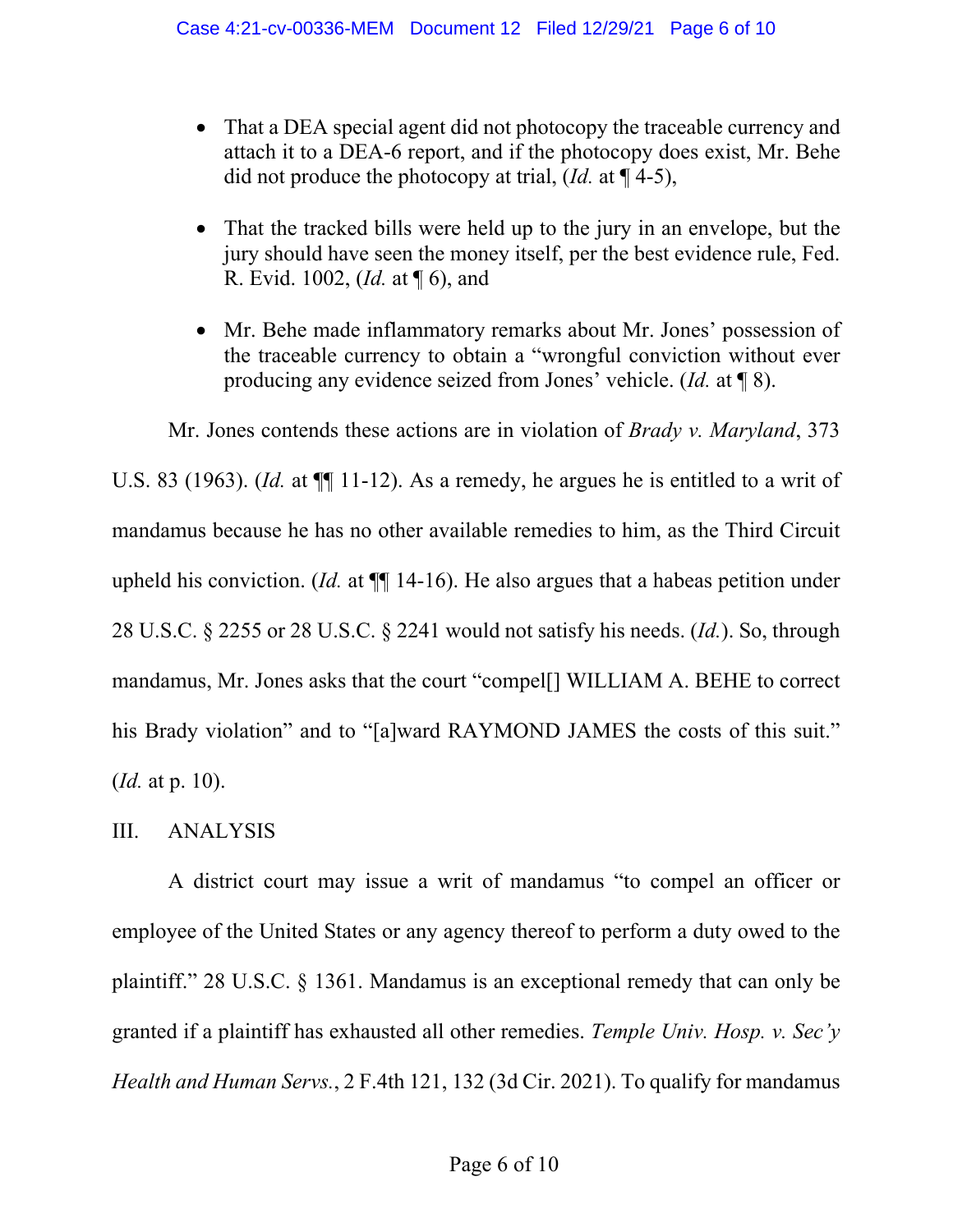relief, a petitioner must show three elements: "(1) a clear and indisputable right to relief, (2) that the government agency or official is violating a clear duty to act, and (3) that no adequate alternative remedy exists." *Id.* (citing 33 Charles Alan Wright & Arthur R. Miller, Federal Practice and Procedure Judicial Review § 8312 (2d ed. Apr. 2021 update)). These elements are jurisdictional. *Id.*

Federal prisoners challenging their convictions must generally do so through a 28 U.S.C. § 2255 habeas motion. *Okereke v. United States*, 307 F.3d 117, 120 (3d Cir. 2002) (citing *Davis v. United States*, 417 U.S. 333 (1974)). A writ of mandamus cannot be used in lieu of filing a habeas petition under Section 2255. *See In re McCusker*, 697 F. App'x 129, 130 (3d Cir. 2017); *Mote v. Sempa*, 804 F. App'x 191, 192-93 (3d Cir. 2020) ("[Petitioner] cannot show that he has no other adequate means for raising his claim, because the proper avenue for presenting a collateral challenge to a federal conviction or sentence is a § 2255 motion."). This requirement is unforgiving, and petitioners cannot file a writ of mandamus even if he was previously denied habeas relief, or had a difficult time pursuing a successive habeas motion. *In re Spann*, 403 F. App'x 741, 744 (3d Cir. 2010).

Here, Plaintiff claims that filing a 28 U.S.C. § 2255 or a 28 U.S.C. § 2241<sup>2</sup> motion would be inadequate to address his needs. He argues that if he files a Section

<sup>&</sup>lt;sup>2</sup> If the remedy provided in 28 U.S.C. § 2255 is "inadequate or ineffective," a petitioner may resort to Section 2255's "safety-valve provision," and petition the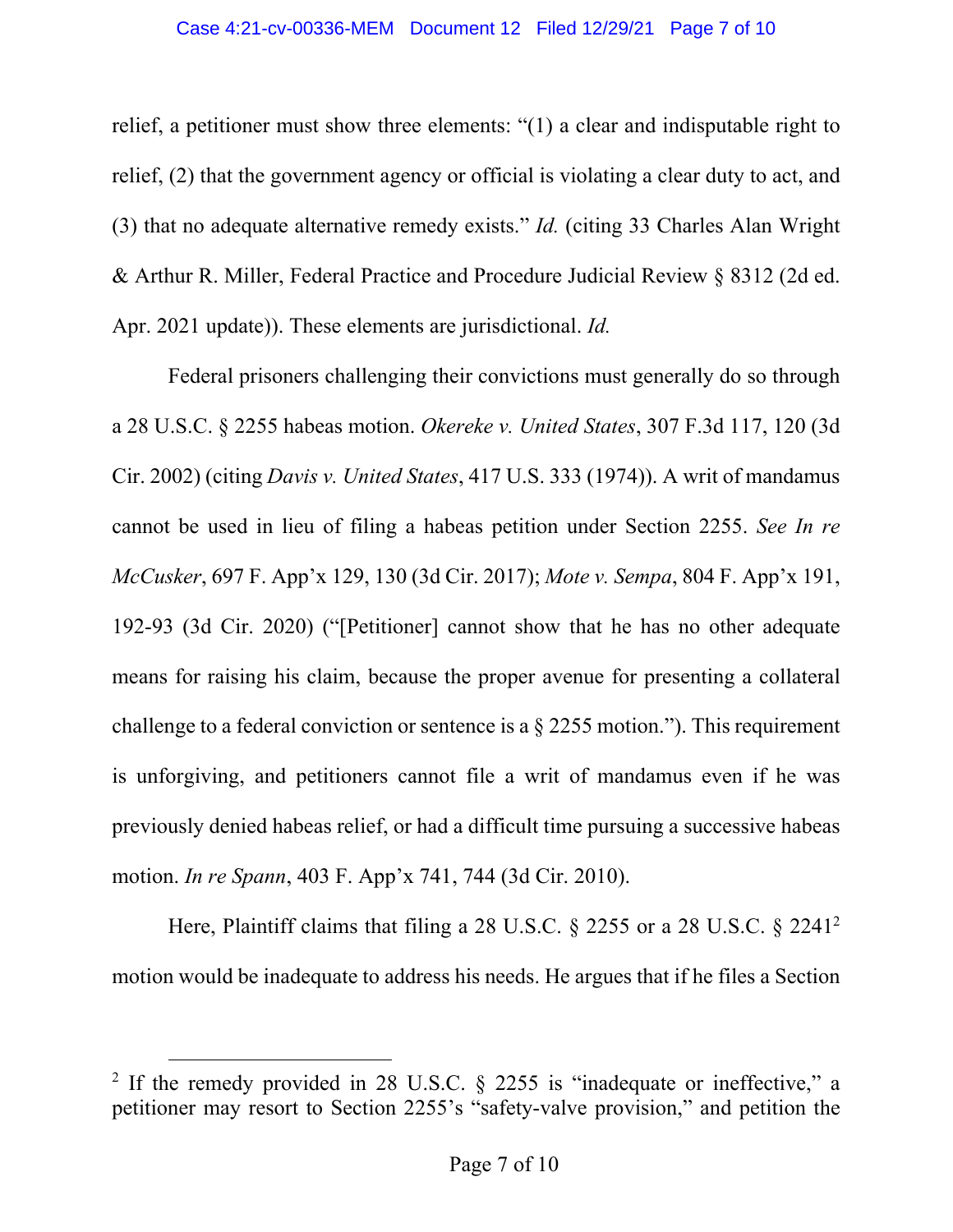2255 motion, "he will be limited to claims that his conviction or sentence was imposed in violation of the Constitution or laws of the United States, or that the court was without jurisdiction to impose such sentence, or is otherwise subject to collateral attack . . . ." (Doc. 1 at  $\P$  6) (citing 28 U.S.C. § 2255(a)). He further argues that if he files a Section 2241 motion, he will be limited to claims "that he is in custody in violation of the Constitution or laws or treaties of the United States." *Id.* (citing 28 U.S.C. § 2241). However, Plaintiff cannot attack his conviction through a writ of mandamus just because he cannot breakthrough the gatekeeping mechanisms of Section 2255. *In re Spann*, 403 F. App'x at 744. ("[m]andamus does not become available simply because the sentencing court previously denied relief under section 2255 or because the gatekeeping provisions of section 2255 make it difficult to pursue a successive motion.). So, Plaintiff's mandamus request must be dismissed. Leave to amend would also be futile, since mandamus relief is unavailable in this case.

Court for a habeas writ under 28 U.S.C. § 2241. *See In re Dorsainvil*, 119 F.3d 245 (3d Cir. 1997).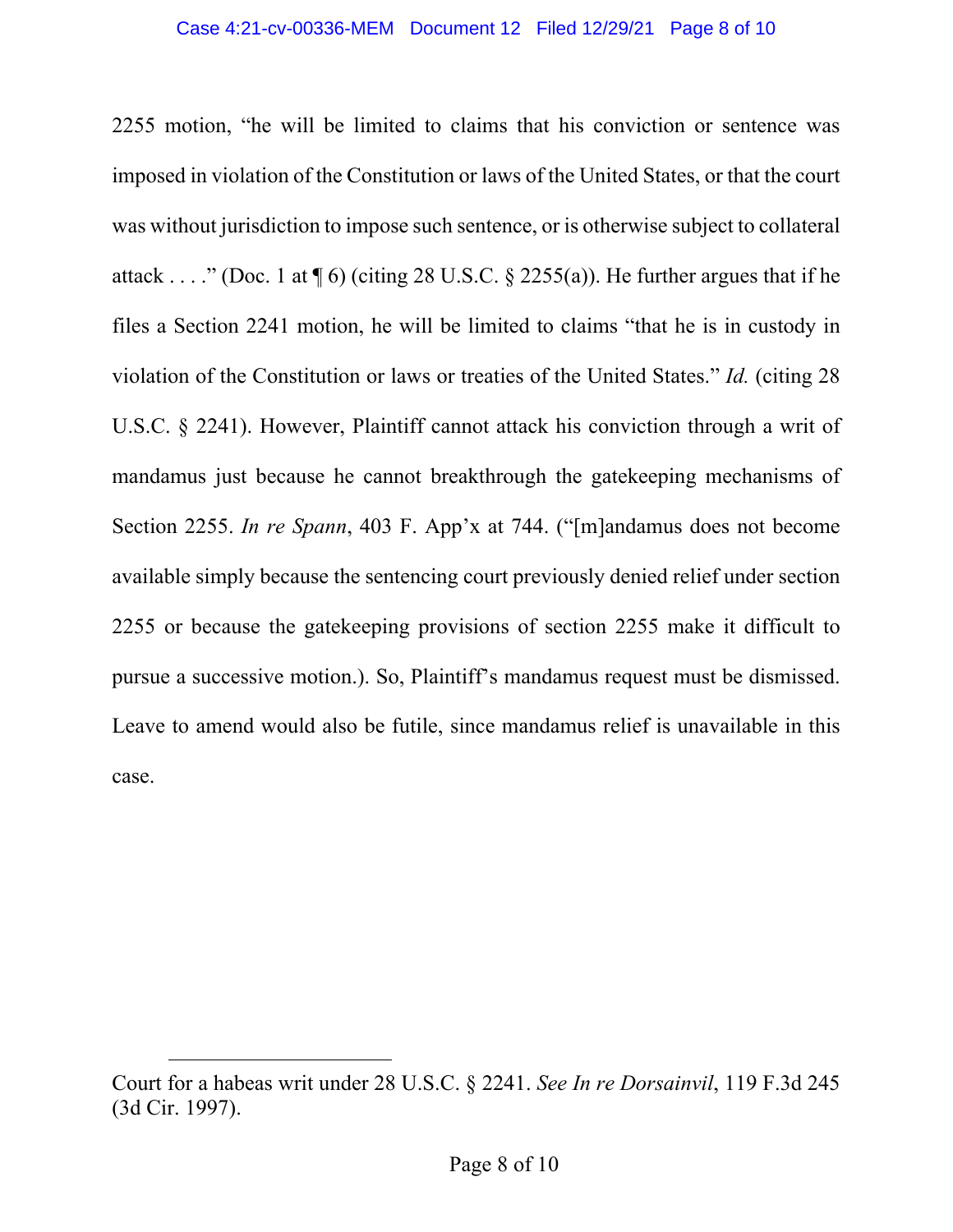## IV. CONCLUSION

# It is RECOMMENDED that:

- (1) Mr. Jones' Complaint (Doc. 1) should be DISMISSED for failure to state a claim upon relief can be granted.
- (2) The Clerk of Court be DIRECTED to CLOSE this case.

Date: December 29, 2021 BY THE COURT

 *s/William I. Arbuckle*  William I. Arbuckle U.S. Magistrate Judge